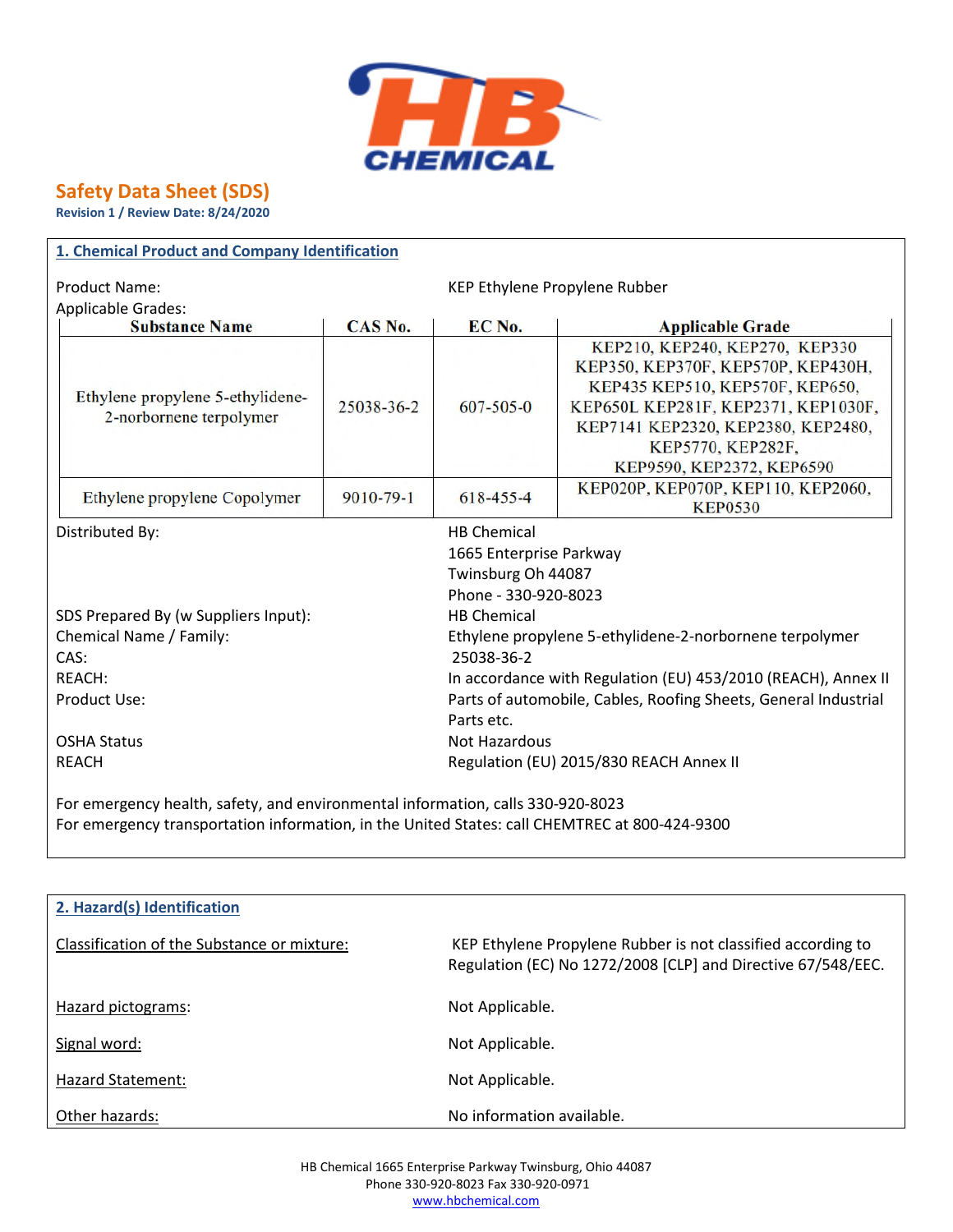Additional precautionary statements: Not Applicable.

## **3. Composition / Information on Ingredients**

## Substances:

|                     | Ethylene propylene 5-ethylidene-2-<br>norbornene terpolymer     | Ethylene propylene Copolymer   |
|---------------------|-----------------------------------------------------------------|--------------------------------|
| <b>Other Name/s</b> | 2-norbornene, 5-ethylidene polymer<br>with ethylene and propene | 1-propene, polymer with ethene |
| $Content(\% )$      | -00                                                             | 100                            |

\* Monomers of the polymers have been registered under EU REACH regulation in compliance with the Article 6 of the regulation. Below is the information on the Registration.

| Component                | CAS No.       | EC No.    | <b>EU REACH Registration No</b> |
|--------------------------|---------------|-----------|---------------------------------|
| Ethvlene                 | $74 - 85 - 1$ | 200-815-3 | 01-2119462827-27-0116           |
| Propylene                | 115-07-1      | 204-062-1 | 01-2119447103-50-0113           |
| 5-Etylidene-2-norbornene | 16219-75-3    | 240-347-7 | 01-2119494722-31-0002           |

| <b>4. First Aid Measures</b>                                          |                                                                                                                                                                                                                                                                                                                                                                                                                   |
|-----------------------------------------------------------------------|-------------------------------------------------------------------------------------------------------------------------------------------------------------------------------------------------------------------------------------------------------------------------------------------------------------------------------------------------------------------------------------------------------------------|
| Inhalation:                                                           | Using proper respiratory protection, immediately remove the<br>affected victim from exposure. Administer artificial respiration<br>if breathing has stopped. Keep the affected victim at rest. Call<br>for prompt medical attention.                                                                                                                                                                              |
| Eyes:                                                                 | If in an eye, remove in the same manner as one would when<br>any solid object enters the eye since the product is an inert<br>solid.                                                                                                                                                                                                                                                                              |
| Skin:                                                                 | If the skin is in contact with the heated product, immediately<br>immerse in or flush the affected area with large amount of cold<br>water to dissipate heat. Cover with clean cotton sheet or gauze<br>and get prompt medical attention. No attempt should be made<br>to remove the heated product from the affected skin or to<br>remove the contaminating clothing as the damaged flesh can<br>easily be torn. |
| Ingestion:                                                            | First aid is normally not required.                                                                                                                                                                                                                                                                                                                                                                               |
| Most important symptoms and effects:                                  | None known.                                                                                                                                                                                                                                                                                                                                                                                                       |
| Indication of immediate medical attention and<br>Notes for physician: | Ensure that medical personnel are aware of the materials<br>involved and take precautions to protect themselves.                                                                                                                                                                                                                                                                                                  |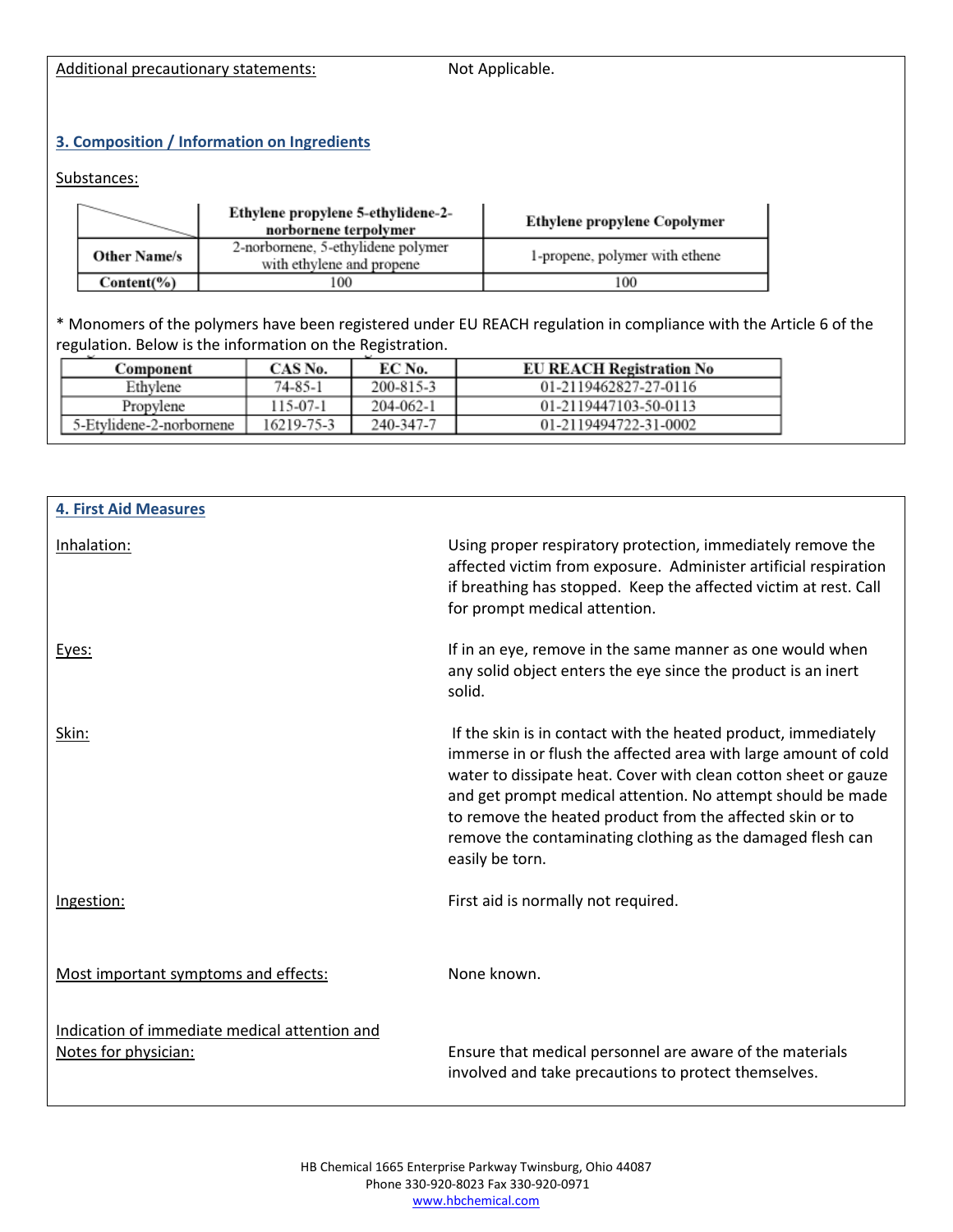| <b>5. Fire-Fighting Measures</b>      |                                                                                                                                                                                    |
|---------------------------------------|------------------------------------------------------------------------------------------------------------------------------------------------------------------------------------|
| Suitable Extinguishing Media:         | Foam, Carbon Dioxide, Water spray.                                                                                                                                                 |
| Unsuitable Extinguishing Media:       | No information available.                                                                                                                                                          |
| Special Fire Fighting Procedures:     | Depending on the situation, protective equipment such as<br>chemical cartridge respirator for fire-fighting and protective<br>clothing shall be worn.                              |
| <b>Hazardous Combustion Products:</b> | Due to thermal decomposition and incomplete combustion<br>gases such as black smoke, carbon monoxide and other toxic<br>gases, danger based on inhalation of such gases may occur. |

| <b>6. Accidental Release Measures</b>                                   |                                                                                      |
|-------------------------------------------------------------------------|--------------------------------------------------------------------------------------|
| Personal precautions, protective equipment<br>And emergency procedures: | Wear protective gloves.                                                              |
| Environmental precautions:                                              | Pay attention so that product does not flow into the sewage or<br>public water area. |
| Methods and material for containment                                    |                                                                                      |
| And cleaning up:                                                        | Seep up the scattered product and recover into a suitable<br>container.              |
| Reference to other sections:                                            | See also sections 8 & 13 of the Safety Data Sheet.                                   |

| 7. Handling and Storage:               |                                                                                                                                                                                                                                                                                                                                                                                                                                                                        |
|----------------------------------------|------------------------------------------------------------------------------------------------------------------------------------------------------------------------------------------------------------------------------------------------------------------------------------------------------------------------------------------------------------------------------------------------------------------------------------------------------------------------|
| Precautions for safe handling:         | Do not handle until all safety precautions have been read and<br>understood.                                                                                                                                                                                                                                                                                                                                                                                           |
| Conditions for safe storage, including |                                                                                                                                                                                                                                                                                                                                                                                                                                                                        |
| any incompatibilities:                 | Keep away from heat, direct sunlight and ultraviolet rays.<br>Exposure to direct sunlight and ultraviolet rays cause the<br>polymer to generate light-induced crosslinked gel in the<br>product. Avoid wetting and abrupt temperature change when<br>storing this material. Please store product at room<br>temperature, and keep it dry. Especially, high ethylene type<br>EP(D)M should be stored in a warm room for more than<br>48 hours prior to use and process. |
| Specific end use(s):                   | <b>None</b>                                                                                                                                                                                                                                                                                                                                                                                                                                                            |
|                                        |                                                                                                                                                                                                                                                                                                                                                                                                                                                                        |

| 8. Exposure Controls / Personal Protection |                                                           |
|--------------------------------------------|-----------------------------------------------------------|
| <b>Occupational Exposure Limits:</b>       | ACGIH regulation: No information available                |
|                                            | Biological exposure index: No information available       |
|                                            | OSHA regulation: No information available                 |
|                                            | NIOSH regulation: No information available                |
|                                            | HB Chemical 1665 Enterprise Parkway Twinsburg, Ohio 44087 |

Phone 330-920-8023 Fax 330-920-0971 www.hbchemical.com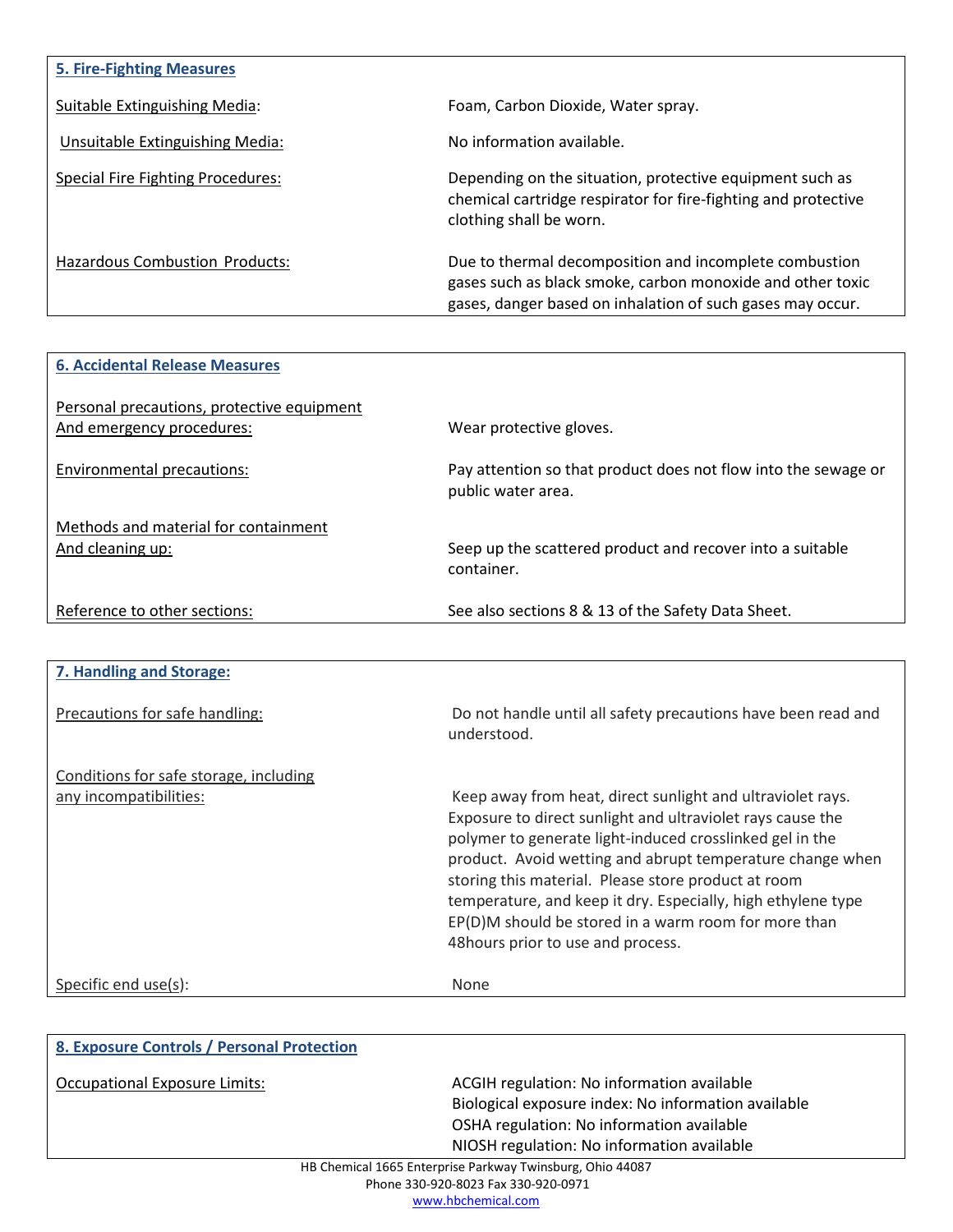## Occupational exposure Controls:

## EU regulation: No information available

|                                | <b>DNELs, DMELs, PNECs</b>        |                                   |                                    |                                   |                                   |                                   |                                    |                                    |                                   |                                   |                                    |                                    |
|--------------------------------|-----------------------------------|-----------------------------------|------------------------------------|-----------------------------------|-----------------------------------|-----------------------------------|------------------------------------|------------------------------------|-----------------------------------|-----------------------------------|------------------------------------|------------------------------------|
| Exposure route<br>of relevance | Industrial                        |                                   |                                    | Professional                      |                                   |                                   | Consumer                           |                                    |                                   |                                   |                                    |                                    |
|                                | Long<br>term.<br>local<br>effects | Long term,<br>systemic<br>effects | Short<br>term,<br>local<br>effects | Short term,<br>systemic<br>effect | Long<br>term.<br>local<br>effects | Long term,<br>systemic<br>effects | Short<br>term,<br>local<br>effects | Short term,<br>systemic<br>effects | Long<br>term.<br>local<br>effects | Long term,<br>systemic<br>effects | Short<br>term.<br>local<br>effects | Short term.<br>systemic<br>effects |
| Human: oral                    | $\overline{\phantom{a}}$          | $\overline{\phantom{a}}$          | $\overline{\phantom{a}}$           | $\overline{\phantom{a}}$          | $\overline{\phantom{a}}$          | $\overline{\phantom{a}}$          | $\overline{\phantom{a}}$           | $\overline{\phantom{a}}$           | $\overline{\phantom{0}}$          | $\overline{\phantom{a}}$          | $\overline{\phantom{a}}$           | $\overline{\phantom{a}}$           |
| Human:<br>inhalation           | $\blacksquare$                    | $\blacksquare$                    | $\,$                               | $\blacksquare$                    | $\blacksquare$                    | $\blacksquare$                    | $\sim$                             | $\blacksquare$                     | $\sim$                            | $\blacksquare$                    | $\overline{\phantom{a}}$           | $\,$                               |
| Human: dermal                  | $\sim$                            | $\blacksquare$                    | $\blacksquare$                     | $\sim$                            | $\blacksquare$                    | ٠                                 | $\blacksquare$                     | $\blacksquare$                     | $\blacksquare$                    | $\sim$                            | ۰                                  | $\sim$                             |
| Environment:<br>water          |                                   | $\overline{\phantom{a}}$          |                                    |                                   |                                   |                                   |                                    |                                    |                                   |                                   |                                    |                                    |
| Environment: air               |                                   |                                   |                                    |                                   |                                   | $\sim$                            |                                    |                                    |                                   |                                   |                                    |                                    |
| Environment: soil              |                                   |                                   |                                    |                                   |                                   | $\overline{\phantom{a}}$          |                                    |                                    |                                   |                                   |                                    |                                    |
| Environment:<br>sediment       |                                   |                                   |                                    |                                   |                                   | ۰                                 |                                    |                                    |                                   |                                   |                                    |                                    |
| Environment:<br>STP            |                                   | $\overline{\phantom{a}}$          |                                    |                                   |                                   |                                   |                                    |                                    |                                   |                                   |                                    |                                    |
| Environment: orall             |                                   |                                   |                                    |                                   |                                   | $\overline{\phantom{a}}$          |                                    |                                    |                                   |                                   |                                    |                                    |

| <b>Exposure Controls:</b>        | Since volatile matters will be generated at the time of mixing,<br>processing and molding work, install equipment to wash hands<br>and eyes nearby. |
|----------------------------------|-----------------------------------------------------------------------------------------------------------------------------------------------------|
| <b>Respiratory Protection:</b>   | Use a protective mask as required.                                                                                                                  |
| <b>Protective Gloves:</b>        | Use protective gloves as required.                                                                                                                  |
| Eye Protection:                  | Install equipment to wash the hands and eyes nearly.<br>Wear protective glasses as required.                                                        |
| Skin and Body Protection:        | Use work clothes and safety shoes as required.                                                                                                      |
| Environmental exposure controls: | Prevent entry into waterways, sewers, basements or confined<br>areas.                                                                               |
| Decontamination Facilities:      | Eye bath, washing facilities (sinks / showers)                                                                                                      |

| 9. Physical and Chemical Properties |                       |
|-------------------------------------|-----------------------|
| Appearance                          |                       |
| Description :                       | Solid                 |
| Color:                              | White or yellow-Green |
| Odor:                               | Slight Odor           |
| Odor threshold:                     | Not applicable        |

HB Chemical 1665 Enterprise Parkway Twinsburg, Ohio 44087 Phone 330-920-8023 Fax 330-920-0971 www.hbchemical.com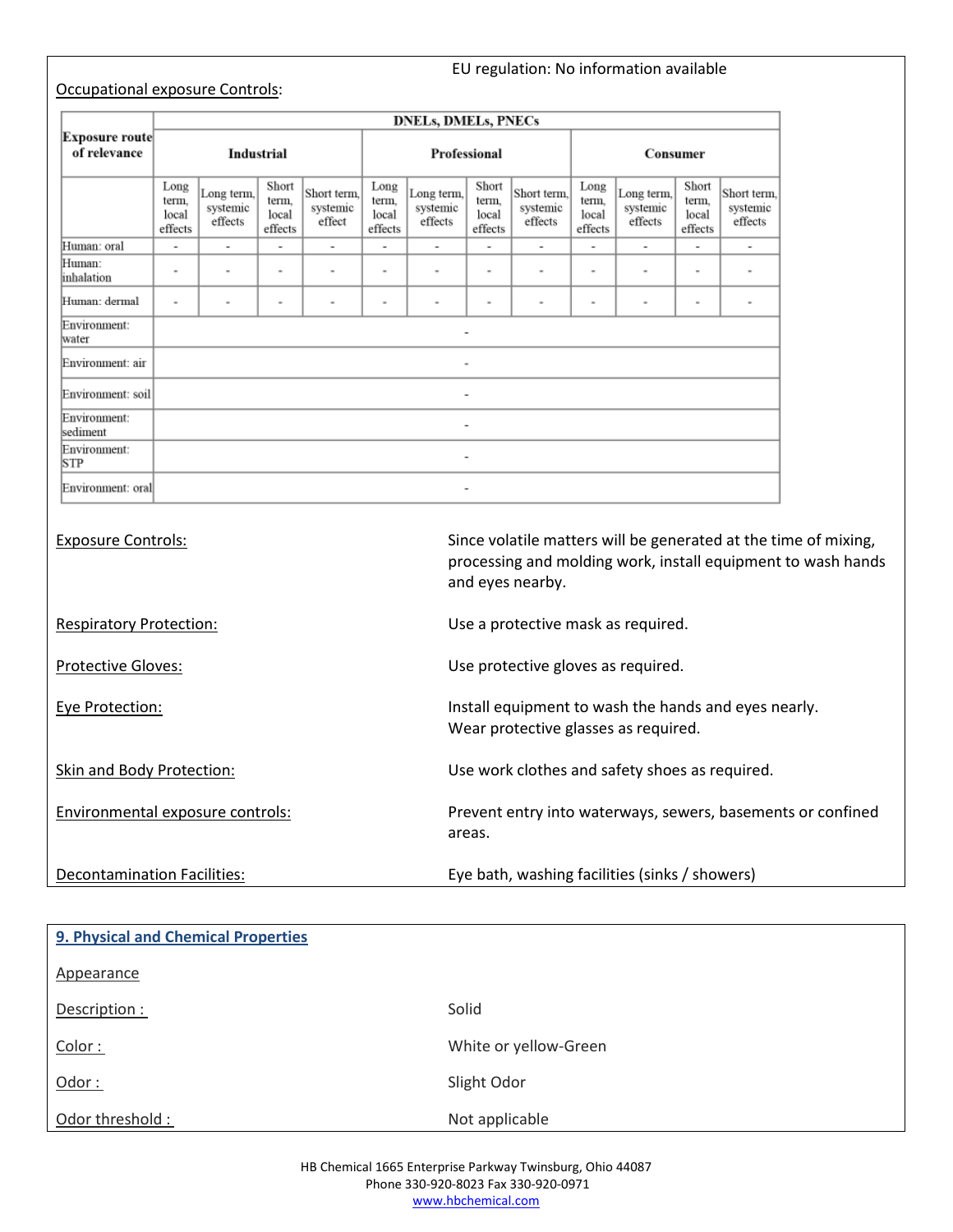| pH:                                            | Not applicable            |  |
|------------------------------------------------|---------------------------|--|
| Melting point/freezing point :                 | Not applicable            |  |
| Initial boiling point and boiling range:       | Not applicable            |  |
| Flash point:                                   | 250 °C                    |  |
| Evaporation rate:                              | Not applicable            |  |
| Flammability (solid, gas) :                    | Not applicable            |  |
| Upper/lower flammability or explosive limits : | Not applicable            |  |
| Vapor pressure :                               | Not applicable            |  |
| Solubility (ies) :                             | Insoluble in water        |  |
| Vapor density:                                 | Not applicable            |  |
| Specific gravity :                             | $0.86 \approx 0.89$       |  |
| Partition coefficient: n-octanol/water :       | Not applicable            |  |
| Auto ignition temperature :                    | Not applicable            |  |
| Decomposition temperature :                    | 250 °C                    |  |
| Viscosity:                                     | Not applicable            |  |
| <b>Explosive properties:</b>                   | Not applicable            |  |
| Oxidizing properties :                         | Not applicable            |  |
| Molecular weight:                              | $100,000 \approx 600,000$ |  |
| Other information :                            | No information available  |  |

| <b>10. Stability and Reactivity</b>                      |                                                                              |
|----------------------------------------------------------|------------------------------------------------------------------------------|
| Reactivity/Stability/Possibility of hazardous reactions: | Polymerization does not occur. Stable at normal temperature<br>and pressure. |
| ٠<br>Incompatibility (Materials to Avoid):               | Not applicable.                                                              |
| <b>Conditions to Avoid:</b>                              | Not applicable.                                                              |
| Hazardous decomposition:                                 | Not applicable.                                                              |

| 11. Toxilogical Information                               |                                                          |
|-----------------------------------------------------------|----------------------------------------------------------|
| Information on toxicology effects                         |                                                          |
| Acute toxicity:                                           | Oral Not applicable-Dermal Not applicable-Inhalation Not |
|                                                           | Applicable                                               |
| HB Chemical 1665 Enterprise Parkway Twinsburg, Ohio 44087 |                                                          |
| Phone 330-920-8023 Fax 330-920-0971                       |                                                          |
| www.hbchemical.com                                        |                                                          |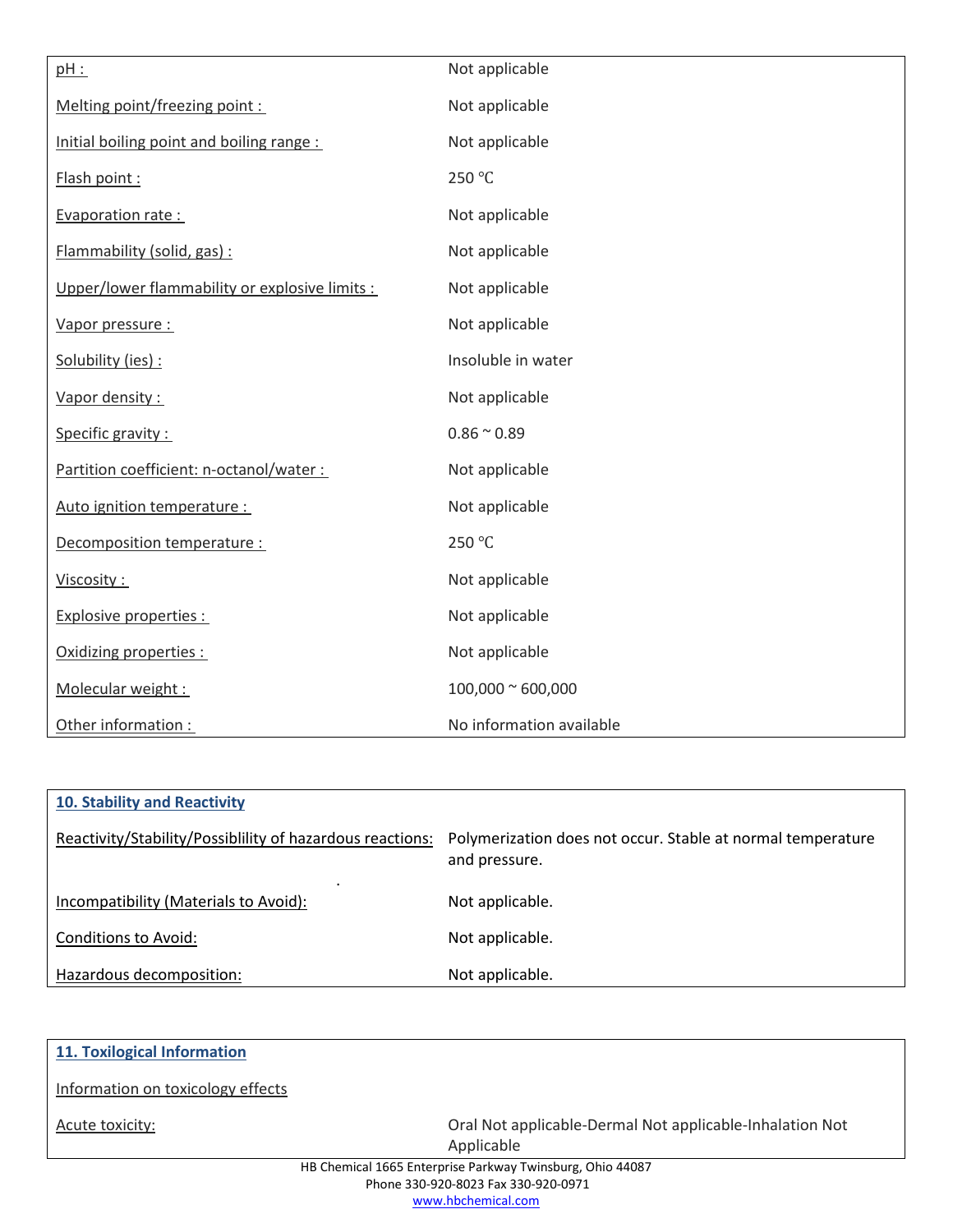| Skin Corrosion/ Irritation:                       | Not applicable. |
|---------------------------------------------------|-----------------|
| Serious Eye Damage/ Irritation:                   | Not applicable  |
| Respiratory sensitization:                        | Not applicable  |
| Skin Sensitization:                               | Not applicable  |
| Carcinogenicity:                                  | Not applicable  |
| Mutagenicity:                                     | Not applicable  |
| Reproductive toxicity:                            | Not applicable  |
| Specific target organ toxicity (single exposure): | Not applicable  |
| Specific target organ toxicity (repeat exposure): | Not applicable  |
| <b>Aspiration Hazard:</b>                         | Not applicable  |

| 12. Ecological Information           |                                           |
|--------------------------------------|-------------------------------------------|
|                                      |                                           |
| Toxicity:                            | Acute toxicity No information available   |
|                                      | Chronic toxicity No information available |
|                                      |                                           |
| Persistence and degradability:       | No information available                  |
| Bioaccumulative potential :          | No information available                  |
|                                      |                                           |
| Mobility in soil:                    | No information available                  |
|                                      | No information available                  |
| Results of PBT and vPvB assessment : |                                           |
| Other adverse effects:               | No information available                  |

### **13. Disposal Considerations**

Reclaim or Dispose of material in accordance with all a lie able local, state, and federal regulations. Waste codes/ Waste designation according to LoW(2015): 07 02 99

| <b>14. Transport Information</b>                                             |                                                   |
|------------------------------------------------------------------------------|---------------------------------------------------|
| D.O.T. Shipping Name                                                         | Not regulated to the criteria for classification. |
| Air - ICAO (international Civil Aviation Organization)                       | Not regulated to the criteria for classification. |
| Sea - IMDG (International Maritime Dangerous Goods)                          | Not regulated to the criteria for classification. |
| Transport in bulk according to Annex II of<br>MARPOL 73/78 and the IBC Code: | Not applicable.                                   |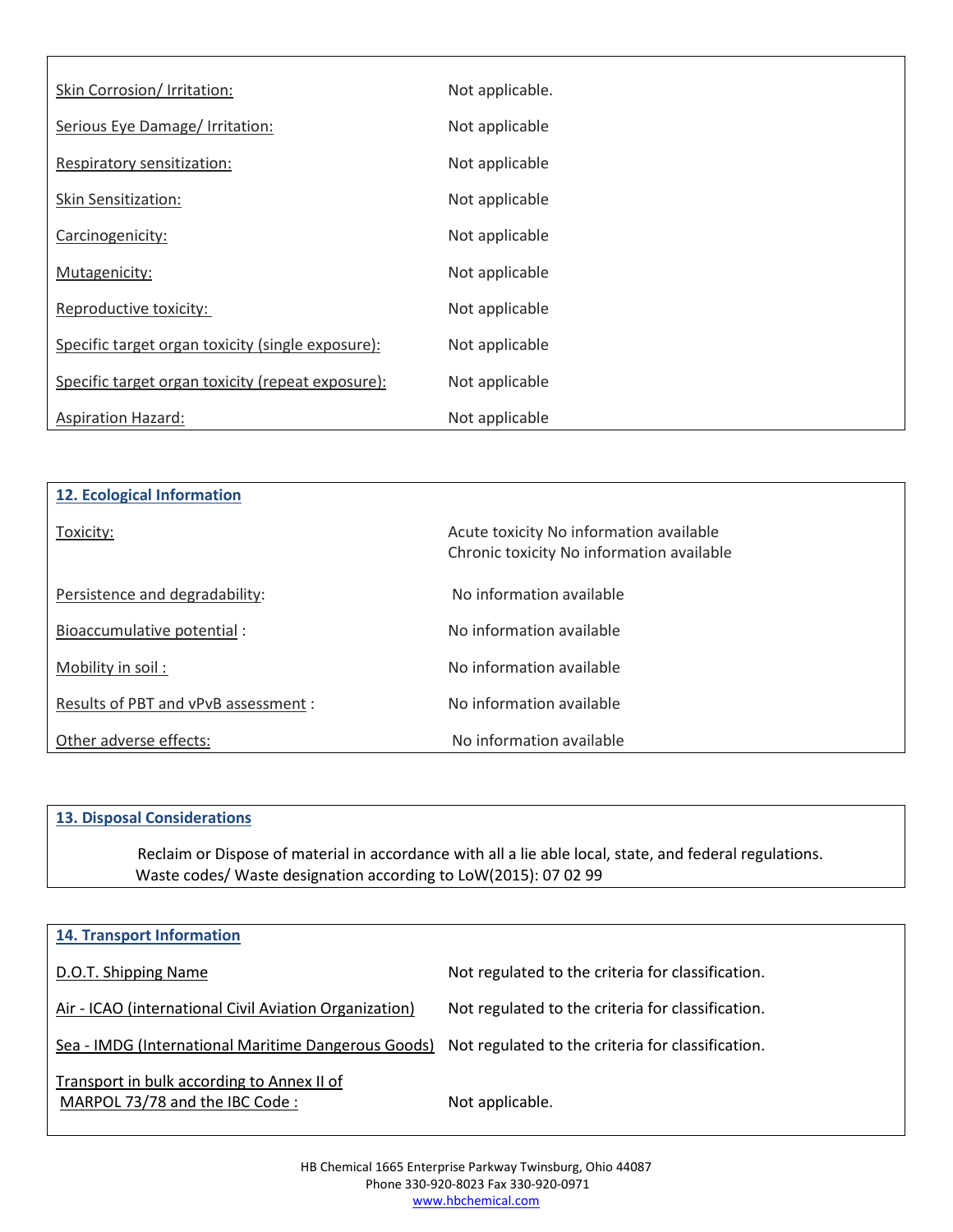## **15. Regulatory Information**

Safety, health and environmental regulations/legislation specific for the substance or mixture:

|                                                        | Ethylene propylene Copolymer                                                              | Ethylene propylene 5-ethylidene-<br>2-norbornene terpolymer |
|--------------------------------------------------------|-------------------------------------------------------------------------------------------|-------------------------------------------------------------|
| <b>EU</b> Regulatory Information                       |                                                                                           |                                                             |
| EU classification                                      |                                                                                           |                                                             |
| Annex I of Directive 67/548/EEC:                       |                                                                                           |                                                             |
| Classification:                                        | Not classified                                                                            | Not regulated                                               |
| Risk phrases:                                          | Not applicable                                                                            | Not regulated                                               |
| Safety phrases:                                        | Not applicable                                                                            | Not regulated                                               |
| EU CLP 2008 :                                          |                                                                                           |                                                             |
| Classification:                                        | Not classified                                                                            | Not regulated                                               |
| Hazard statement codes:                                | Not applicable                                                                            | Not regulated                                               |
| Precautionary statement codes :                        | Not applicable                                                                            | Not regulated                                               |
| <b>EU SVHC list:</b>                                   | Not regulated                                                                             | Not regulated                                               |
| <b>EU</b> Authorisation List:                          | Not regulated                                                                             | Not regulated                                               |
| <b>EU</b> Restriction list :                           | Not regulated                                                                             | Not regulated                                               |
| Foreign Regulatory Information                         |                                                                                           |                                                             |
| United States of America Regulatory information        |                                                                                           |                                                             |
| U.S.A management information (TSCA)                    | Present (ACTIVE)                                                                          | Present [XU] (ACTIVE)                                       |
| U.S.A management information (OSHA<br>Regulation)      | Not regulated                                                                             | Not regulated                                               |
| U.S.A management information (CERCLA<br>Regulation)    | Not regulated                                                                             | Not regulated                                               |
| U.S.A management information (EPCRA 302<br>Regulation) | Not regulated                                                                             | Not regulated                                               |
|                                                        |                                                                                           |                                                             |
| U.S.A management information (EPCRA 304<br>Regulation) | Not regulated                                                                             | Not regulated                                               |
| U.S.A management information (EPCRA 313<br>Regulation) | Not regulated                                                                             | Not regulated                                               |
| Korea management information:                          | <b>Existing Chemical Substance</b><br>$(KE-12546)$                                        | <b>Existing Chemical Substance</b><br>$(KE-13881)$          |
| Chemical Safety assessment:                            | No chemical safety assessment has been carried out for this<br>substance by the supplier. |                                                             |

### **16. Other Information**

Product safety data sheet was prepared for KEP Ethylene Propylene Rubber in accordance with Regulation (EU) 453/2010 (REACH), Annex II

Abbreviations and acronyms: CLP = Classification Labelling Packaging Regulation ; Regulation (EC) No 1272/2008 CAS No. = Chemical Abstracts Service number DNEL = Derived No Effect Level EC Number = EINECS and ELINCS Number (see also EINECS and ELINCS) EU = European Union OSHA = European Agency for Safety and Health at work PBT = Persistent, Bioaccumulative and Toxic substance PNEC(s) = Predicted No Effect Concentration(s) REACH = Registration, Evaluation, Authorisation and Restriction of Chemicals Regulation (EC) No 1907/2006 SVHC = Substances of Very High Concern